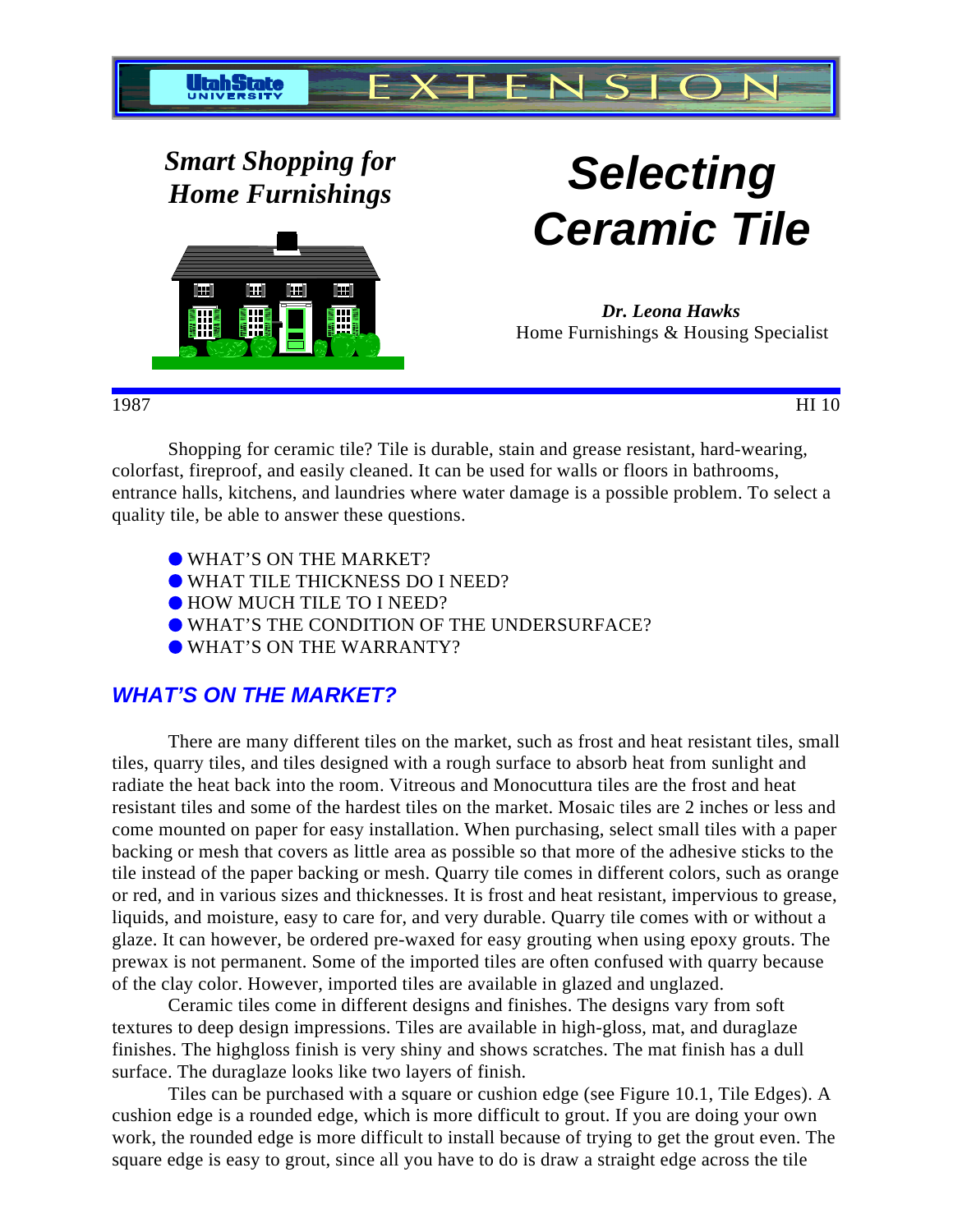surface. There is also tile with bullnose edges used for finishing partially tiled walls and other special areas.



**Figure 10.1. Tile Edges**

Tiles come with different designs on the back. The tile back design is different for each company and is like a trademark. These designs are mostly nonfunctional.

When selecting tile, look for a tile without pits, chips, or black spots on the surface. These imperfections are caused when the glaze misses the tile or dirt gets on the tile when it is being glazed. Manufacturers separate

the imperfect tiles into lower grade tiles and use the tile without any noticeable imperfections for higher grade tiles. Some tile manufacturers do not separate the tile and the consumer gets a mixture of perfect and defective tiles. To get quality domestic tile, look for the tile carton with "standard grade" written on the box. Imported tiles are not graded. Since tile is very durable and costly to install, you should try to select the highest quality tile.

When you purchase tile it is a good idea to buy several extra pieces, since you may have to replace pieces that become damaged. After a few years the tile you purchased may be discontinued. In addition, you can never completely match the first dye lot colors.

### **WHAT TILE THICKNESS DO I NEED?**

Tiles range from  $\frac{1}{4}$  to  $\frac{3}{4}$  inch thick. The thicker the tile, the less likely it is to crack or break.

#### **HOW MUCH TILE DO I NEED?**

Ceramic tile is sold by the square foot. Multiply the height of the wall by its length in feet to get the amount of square feet of tile you will need. Deduct window and door measurements. If you're doing a floor, multiply the width of the floor by its length to get the amount of square feet of tile you will need.

#### **WHAT'S THE CONDITION OF THE UNDERSURFACE?**

Ceramic tiles are used quite effectively on wood and concrete if installed correctly. For installation, ceramic tiles require a solid undersurface made of concrete with cement or a sand screen, plywood with a special setting materia or a 4 x 8 sheet especially designed for this purpose. Make sure you use the appropriate setting material with the particular type of undersurface or the tile may not stick.

There are several different types of setting materials, which include organic adhesives, thin set mortar, epoxy, multi-purpose thin set, and quarry epoxy. These setting materials are used more appropriately for some areas of the home than others. Organic adhesives are used mostly for the walls. Thin set mortar is used over cement. Epoxy is used for floors and walls and very expensive.

#### **WHAT'S ON THE WARRANTY?**

There is no warranty on ceramic tile. In fact, on boxes of tile you will find the words "manufacturer not responsible for shade variations or surface imperfections."